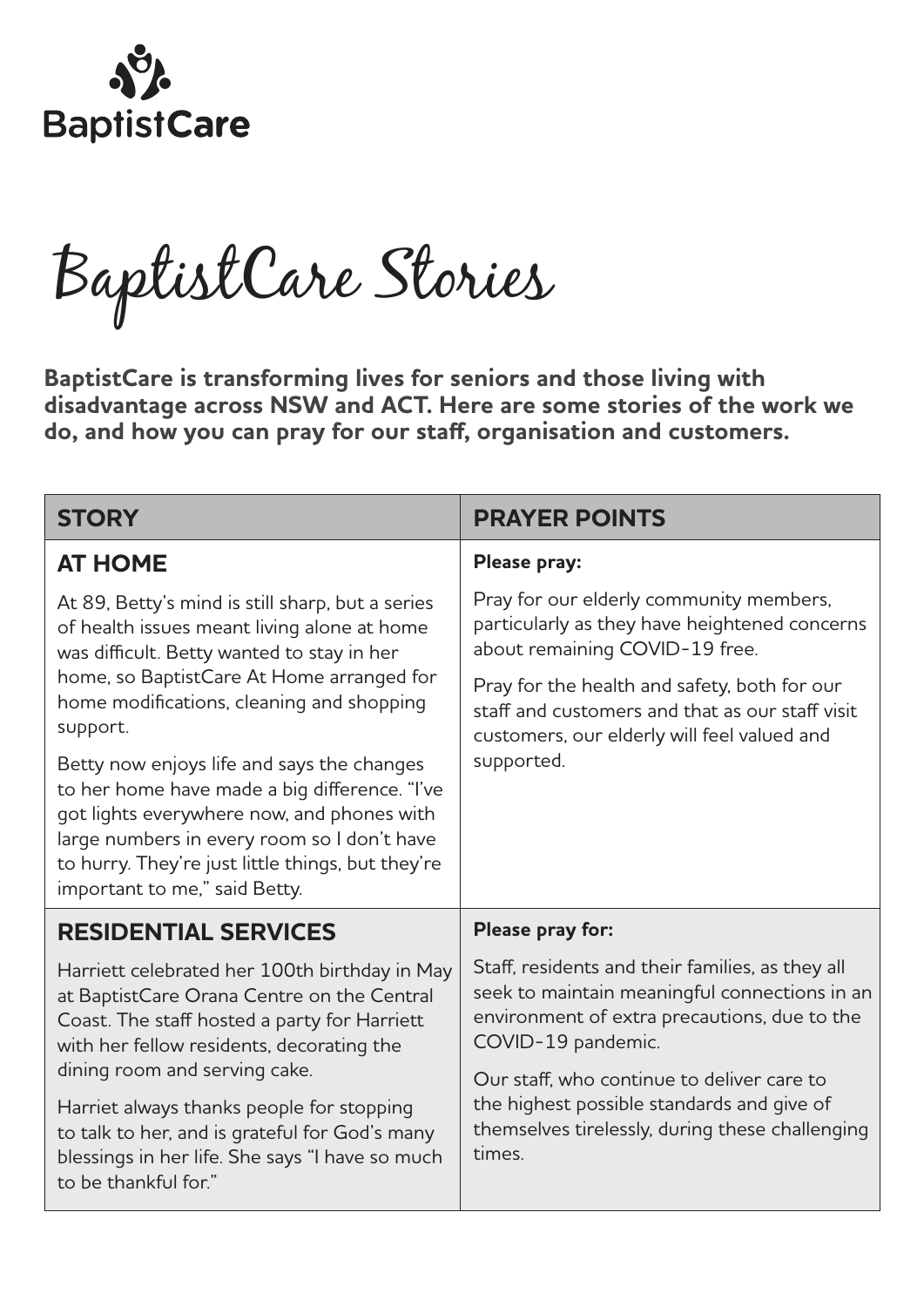| <b>RETIREMENT LIVING &amp;</b><br><b>COMMUNITY HOUSING</b>                                                                                                                                                                                                                                                                                           | Please pray:<br>For a strengthening of community life in                                                                                                                                       |
|------------------------------------------------------------------------------------------------------------------------------------------------------------------------------------------------------------------------------------------------------------------------------------------------------------------------------------------------------|------------------------------------------------------------------------------------------------------------------------------------------------------------------------------------------------|
| The Willandra Village in Macquarie Park<br>hosted a Village Art Competition and<br>Exhibition during COVID-19 to stop the<br>residents feeling isolated. The tenants<br>participated enthusiastically, entering their<br>artworks in one, two or even three categories<br>including photography, creative writing,<br>quilting, colouring and craft. | our villages and community housing - that<br>there will be a shared sense of belonging and<br>wellbeing.                                                                                       |
|                                                                                                                                                                                                                                                                                                                                                      | For the new residents moving in to the final<br>stage of Gracewood (Kellyville) and the newly<br>completed Social & Affordable Housing units<br>at two Sydney sites - Five Dock and Elderslie. |
| The village tenants enjoyed it so much that it<br>has become an annual event.                                                                                                                                                                                                                                                                        |                                                                                                                                                                                                |
| <b>COMMUNITY SERVICES</b>                                                                                                                                                                                                                                                                                                                            | Please pray:                                                                                                                                                                                   |
| When the BaptistCare HopeStreet team first<br>met Natalie* she hadn't showered in a week.<br>she was homeless, and living in a broken-<br>down car with her abusive partner. The team<br>came alongside Natalie to connect her with<br>services for housing, household items and<br>caseworker support.                                              | Pray for both our HopeStreet and Family<br>Services teams as they seek to support and<br>empower families impacted by Domestic and<br>Family Violence.                                         |
|                                                                                                                                                                                                                                                                                                                                                      | Pray for people accessing our HopeStreet<br>centres, that they will find renewed hope,<br>friendship and experience a sense of God's                                                           |
| "When you're in a place where you have<br>no hope and you've hit rock bottom, it's<br>important to have people around you," said<br>Natalie about the BaptistCare HopeStreet<br>team.                                                                                                                                                                | deep love for them personally.                                                                                                                                                                 |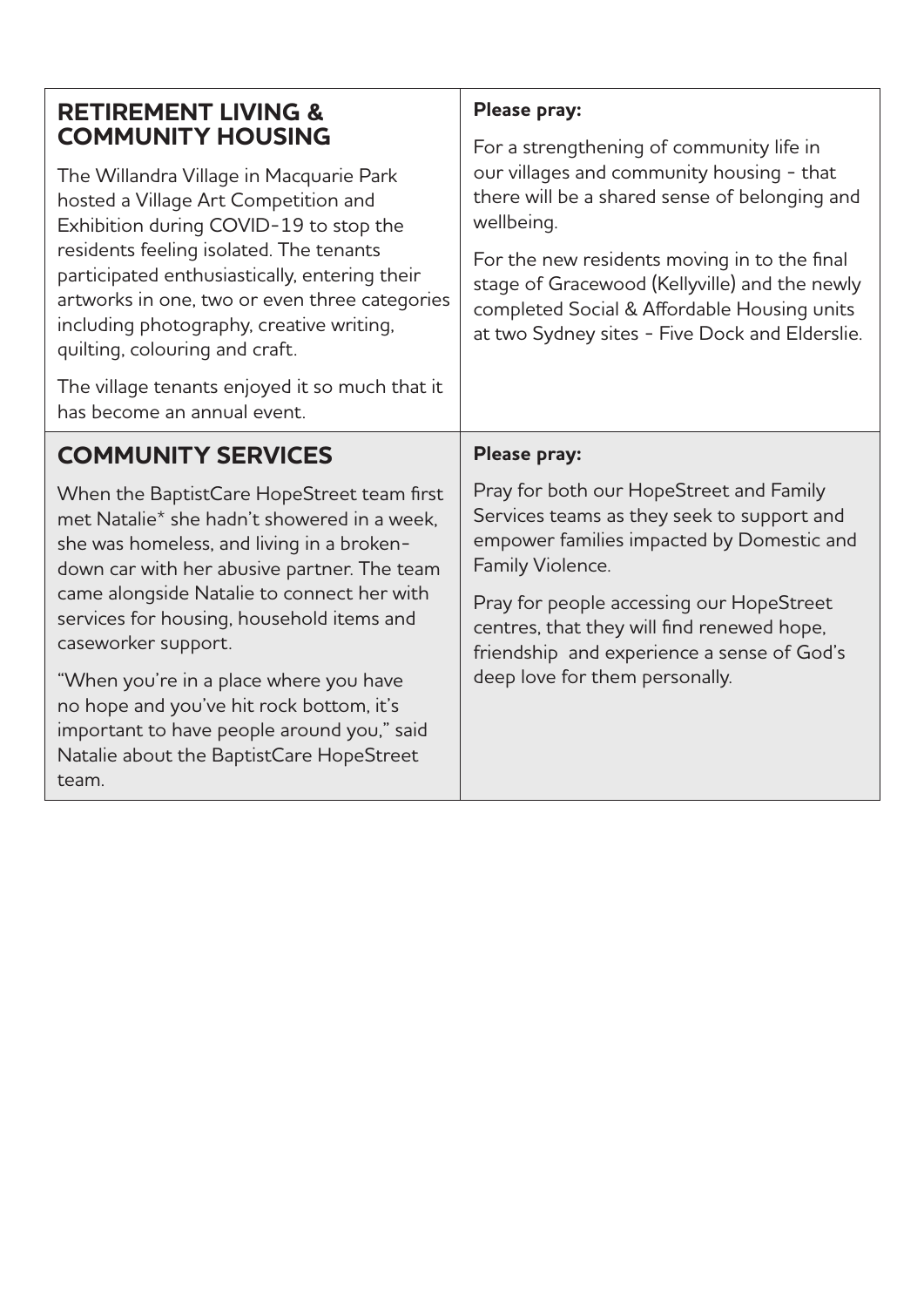

Collaboration Stories

**BaptistCare partners with churches across NSW and ACT to help churches transform their local communities. Here are some stories of how we partner with churches and organisations, and how you can pray for our churches and partnerships.** 

| <b>STORY</b>                                                                                                                                                                                                                                                                                                                                                                                                                                            | <b>PRAYER POINTS</b>                                                                                                                                                                                                                                                                                                                                         |
|---------------------------------------------------------------------------------------------------------------------------------------------------------------------------------------------------------------------------------------------------------------------------------------------------------------------------------------------------------------------------------------------------------------------------------------------------------|--------------------------------------------------------------------------------------------------------------------------------------------------------------------------------------------------------------------------------------------------------------------------------------------------------------------------------------------------------------|
| <b>CHAPLAINCY</b>                                                                                                                                                                                                                                                                                                                                                                                                                                       | Please pray:                                                                                                                                                                                                                                                                                                                                                 |
| BaptistCare partners with churches and<br>organisations to provide Community<br>Chaplains in regions like Dubbo, Central<br>Coast and Lismore. Our chaplains work<br>with disadvantaged or isolated groups in<br>the community (e.g. boarding houses), and<br>provide emotional and spiritual support. Many<br>of these connections are enhanced by Church<br>volunteers joining the Chaplain, by hosting<br>morning tea's or a BBQ at those locations. | Please pray for the strengthening of<br>these joint initiatives, so that lives will be<br>transformed through the love of Christ being<br>shown in very practical ways.<br>Please pray for our seven Civil Chaplains<br>working in prisons and hospitals, as they<br>minister to the emotional and spiritual needs<br>on behalf of the Baptist Denomination. |
| <b>AGED CARE</b>                                                                                                                                                                                                                                                                                                                                                                                                                                        | Please pray:                                                                                                                                                                                                                                                                                                                                                 |
| Churches partner with our aged care homes<br>across NSW and the ACT, to provide Sunday<br>services for the residents. Other churches<br>host BaptistCare staff meetings, so that the<br>mobile work force can meet at a central<br>location.                                                                                                                                                                                                            | This has been a challenging year given<br>restrictions on visitors to residential homes;<br>so pray for wisdom for the timing of the safe<br>return of these teams and the Chaplains<br>who have found other creative solutions<br>to providing these much needed and loved<br>services.                                                                     |